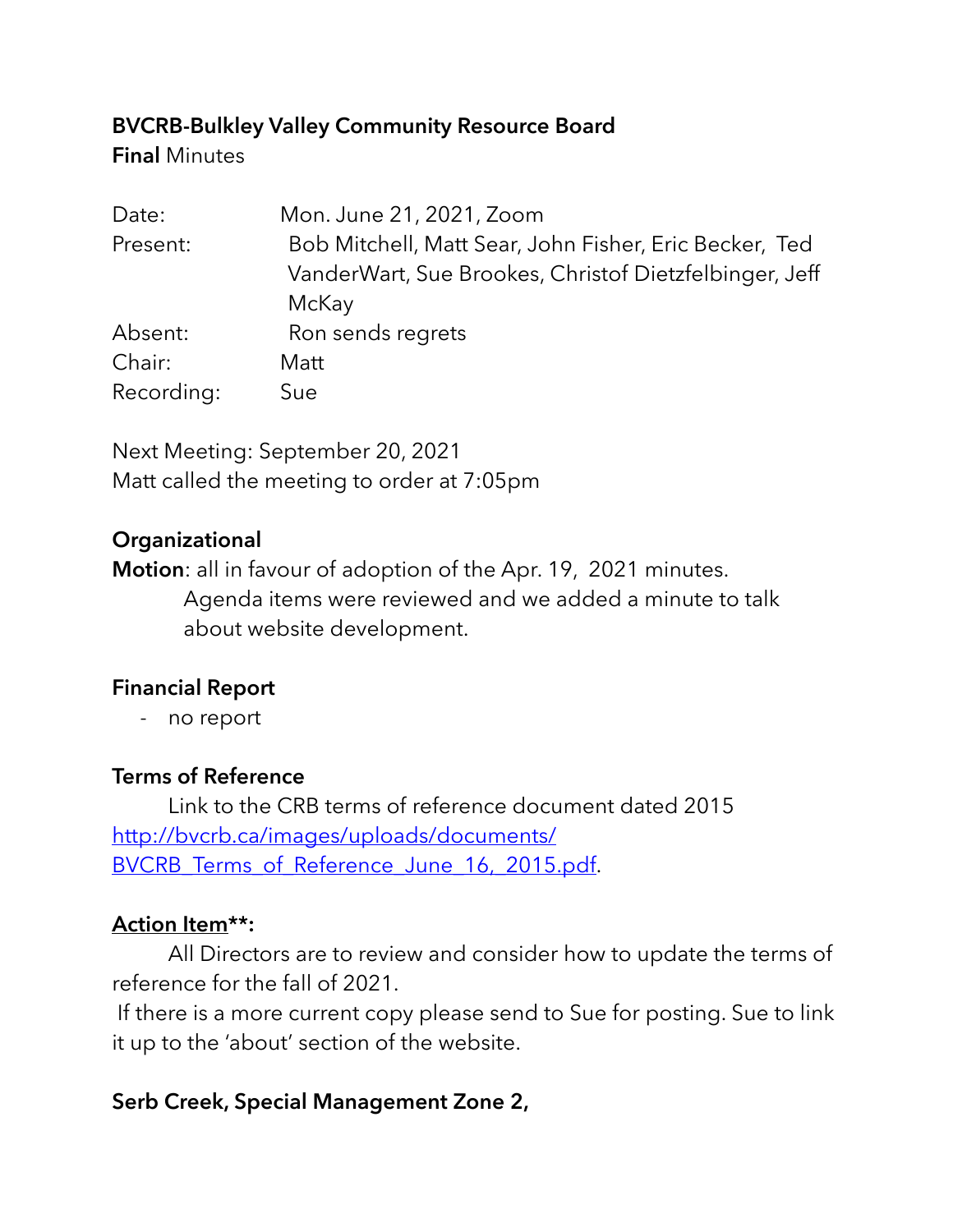- This topic is with reference to the April 2021 meeting where BCTS discussed how they would meet certain aspects of the LRMP. It might be possible Curtis Paul may be off the job. Jan 1, 2022. - Karen Price was asked about what kind of old growth there is in the Serb and what is her opinion on logging? She would like a shape file, then she could respond. She has been previously asked for the same assessment of the Bulkley TSA and responded she doesn't have the time available to do this.

- If there is a lot of ESSF (Engleman spruce sub alpine fir) a classification of a macro climate, then we can manage it. An HLPO may have better measurements of different age classes but different definitions of old growth apply.
- We need a clear picture of old growth in the TSA. We need to know the inventory layer and have it grouped into categories by age. The process by which we achieve this is similar to the production of a State of the Forest report. Dave Daust was asked for this but is also very busy. The SMZ2 should be able to produce a shape file for the Serb but without knowing the context or the full picture of the TSA it may not be useful.
- An announcement of harvest will appear in the local newspaper and at that time you can ask for more information regarding the land base.
- To get an amendment to the FSP for the Serb might require a copy of our minutes. Our April minutes are on the record.

## **Action Item\*\*:**

Christof will ask BCTS if they are they applying for an FSP amendment.

### **Seymour Ridge Trail:**

- it's been 5 weeks since work has begun on the trail

- the trail has been closed but there isn't a lot of activity possibly because of a need for fire crew labour and they are now deployed elsewhere.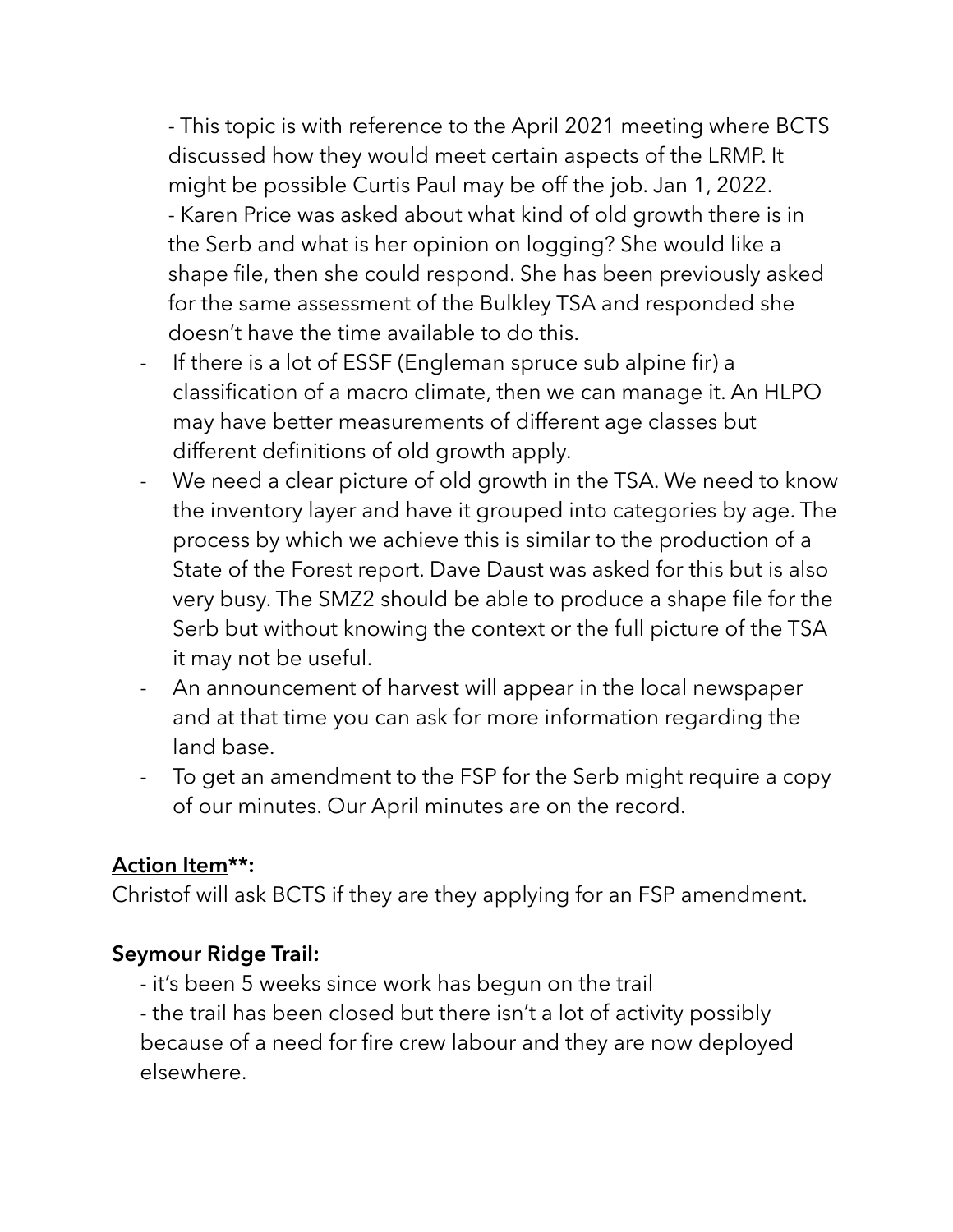#### **Kalum PIC:**

- May's meeting was cancelled in lieu of a Zoom meeting with the Kalum group. From this came further discussion:

 - Julie Hill (Executive Assistant) is coordinating a meeting with the Kalum LRMP and MLA Nathan's office. We hope to piggy back on that and expect it to happen at some point over the summer or September.

- A director reported on his meeting with Nathan. The current and future role of the CRB in land use planning is unknown.

#### **State of the Forest Report:**

**-** According to Cam Bentley, the BC government has no interest in delivering this assessment. A SSAF, to measure values across the landscape, (some sort of cumulative effect assessment) is between First Nations and the province. 5 values have been identified. The governments are jointly coming up with their own metrics on health. Their land base includes overlapping territories, unlike our land base. Matt can send a list of values and initial reports.

- The CRB is built on the LRMP, not on these new or other values. In fact typically there are no values in an HLPO just objectives and strategies. HLPO's fail in delivering protection of values since it is operational. The LRMP process has provided the CRB with Social Licence. The CRB has no legal status and is not registered as a non profit or charity.

- Without this report is seems we have no other way forward in terms of protection of old growth. Can we piece meal a report together by using industry's implementation and HLPO planning?

#### **Tyee WHMA:**

No updates.

**Telkwa Coal:**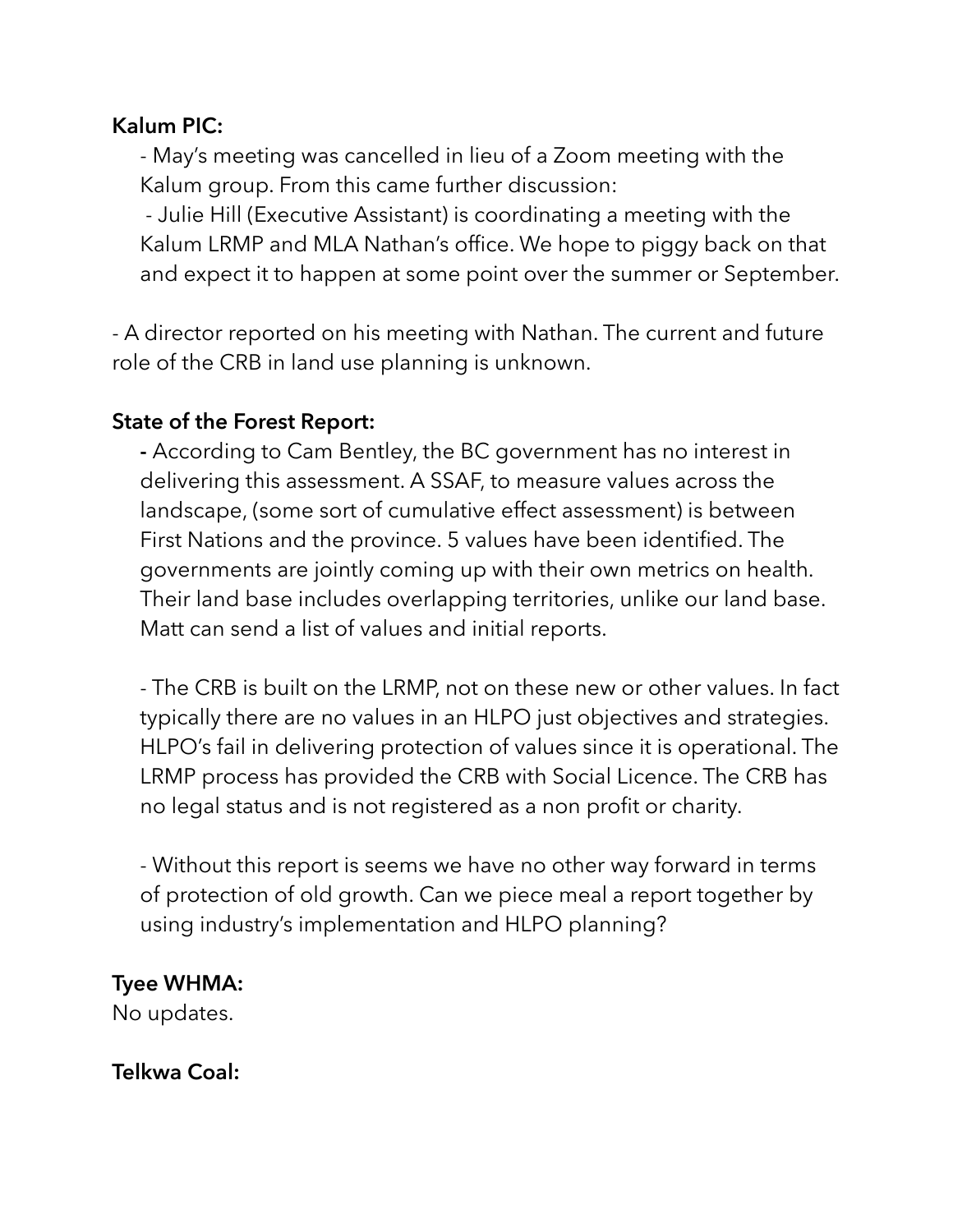No updates. A newsletter is out today. Does this project fall under a new federal decision not to approve any more thermal mines? It shouldn't Telkwa has a semi soft cooking coal - their process is different and part of a cooking blend.

**Action Item\*\*:** Ted will look into it

## **Telkwa Caribou GAR Order – Timber Supply Impact Offsets:**

No updates.

### **Wildlife Habitat Management Areas:**

No updates.

### **Canfor/Reiseter Crk FOI Request:**

- It took 4 years to resolve, 2017, C&E looked into and agreed there was a breach of the LRMP Visual Quality Objective, recently Jevan Hanchard also looked at it and agreed there was a breach. He made an OTBH for Lowell Johnson, the licence holder. No forester was named.

- their comments named a contravention of sec 21 of the forest range practices act.

- Eventually Lowell paid the fine of \$3000.

- Bob's complaint is still unanswered. This was also filed in early 2018.

- Directors agree it's good to see the determination although the amount of \$3000 is a small penalty.

- The FSP board complaints were rejected.

- The FOI request was going to cost too much.

- All in all an unsatisfactory process.

## **Action Items\*\*:**

Sue to follow up on website development

- talk to Phil Brienesse re: a migration of data and new set up in Expression Engine